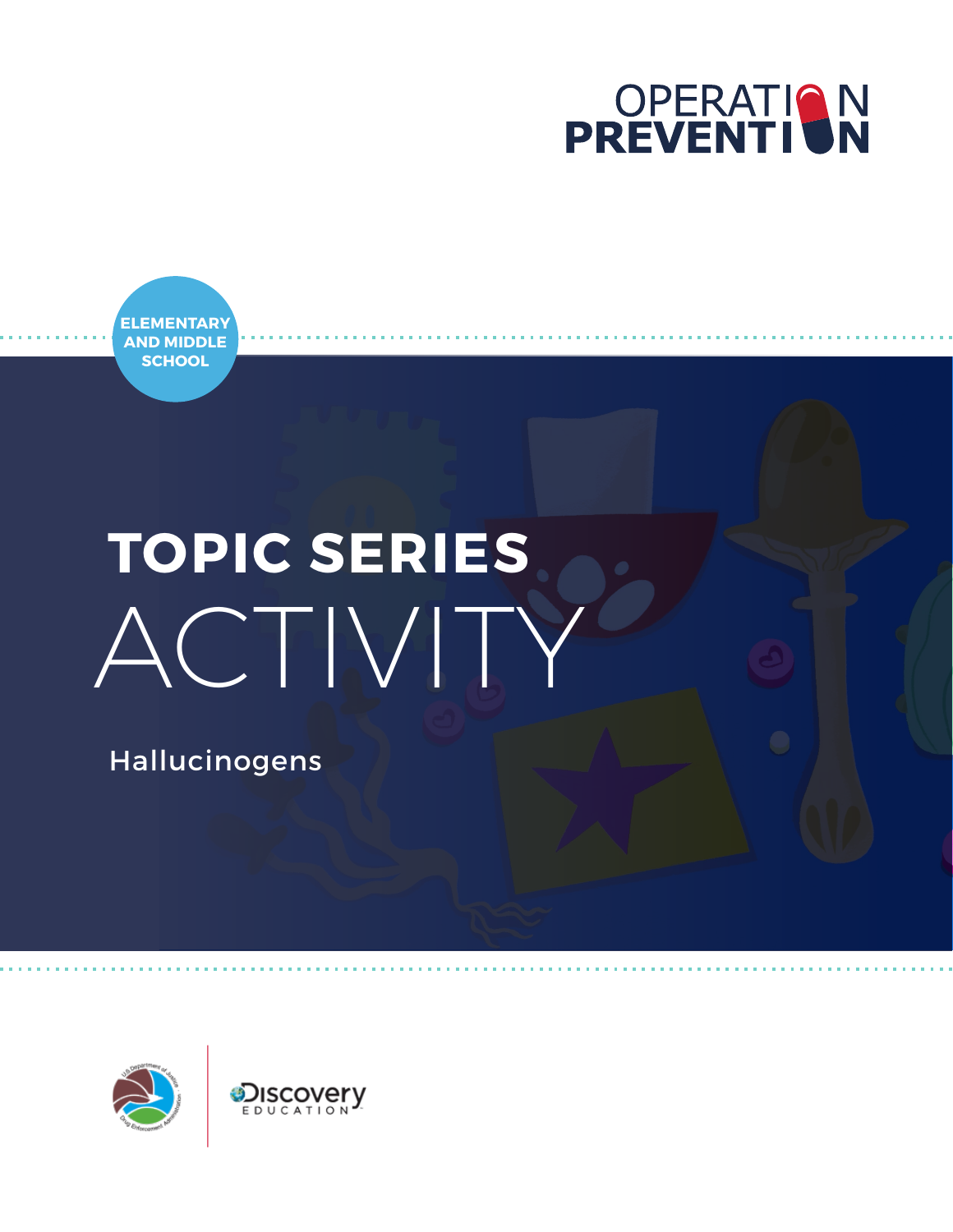### **ACTIVITY** OVERVIEW



#### **Hallucinogens**

#### **Overview**

Students will watch a brief video on the role hallucinogens play in impacting the brain and the body. After the video, the teacher will provide some deeper guiding information on hallucinogens and their different types. Students will identify a hallucinogen and use guided research to create an infographic poster that explains the impact of the drug on the brain and the body. Posters will also include misconceptions and other important information. Students may choose to complete their poster through a digital platform or by hand.

### **Modifications**

Please note that all activities can be adjusted to accommodate both a face to face and a virtual learning experience.

#### **Grade Level**

Grades 3–8

### **Activity Duration**

30–45 minutes

### **Objectives**

Students will:

- O Research hallucinogens and create an infographic poster highlighting the impact on the brain and the body.
- O Synthesize informational text by using a close reading protocol.

### **Materials**

- O Operation Prevention Topic Series Hallucinogens Video
- O *Hallucinogens Paragraph* Handout *(Middle and Elementary School Versions)*
- O *Hallucinogens* Fact Sheet *(Middle and Elementary School Versions)*
- O *Hallucinogens Poster Guide* Handout *(Middle and Elementary School Versions)*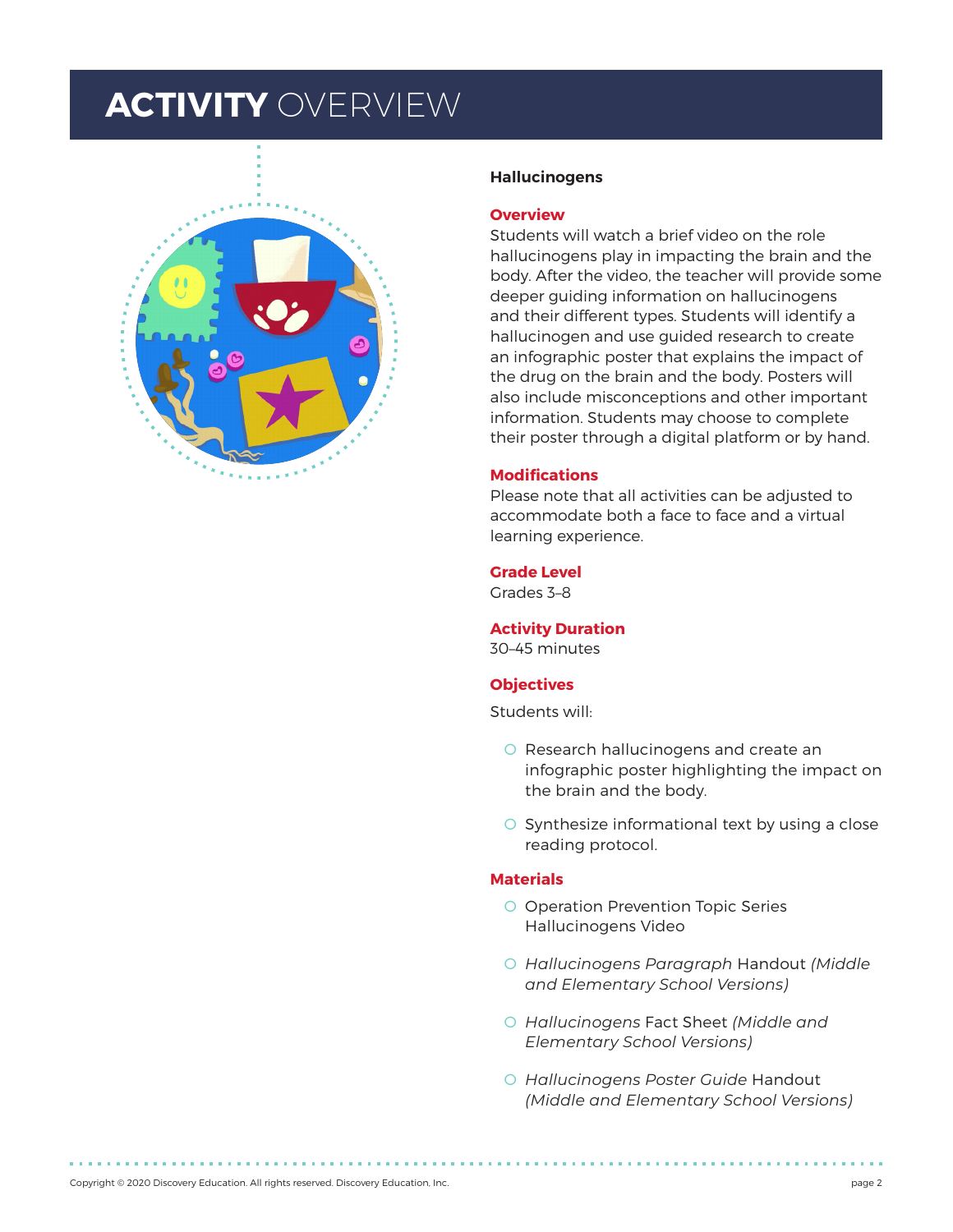# **HEALTH** STANDARDS

### **Standards**

National Health Standards:

- O 5.5.6: Describe the outcomes of a healthrelated decision.
- O 7.5.1: Identify responsible personal health behaviors.
- O 8.5.1: Express opinions and give accurate information about health issues.

### **ELA Common Core State Standards**

- O SL.5.1: Engage effectively in a range of collaborative discussions (one-on-one, in groups, and teacher-led) with diverse partners on grade 5 topics and texts, building on others' ideas and expressing their own clearly.
- O SL.5.2: Summarize a written text read aloud or information presented in diverse media and formats, including visually, quantitatively, and orally.
- O W.5.4: Produce clear and coherent writing in which the development and organization are appropriate to task, purpose, and audience.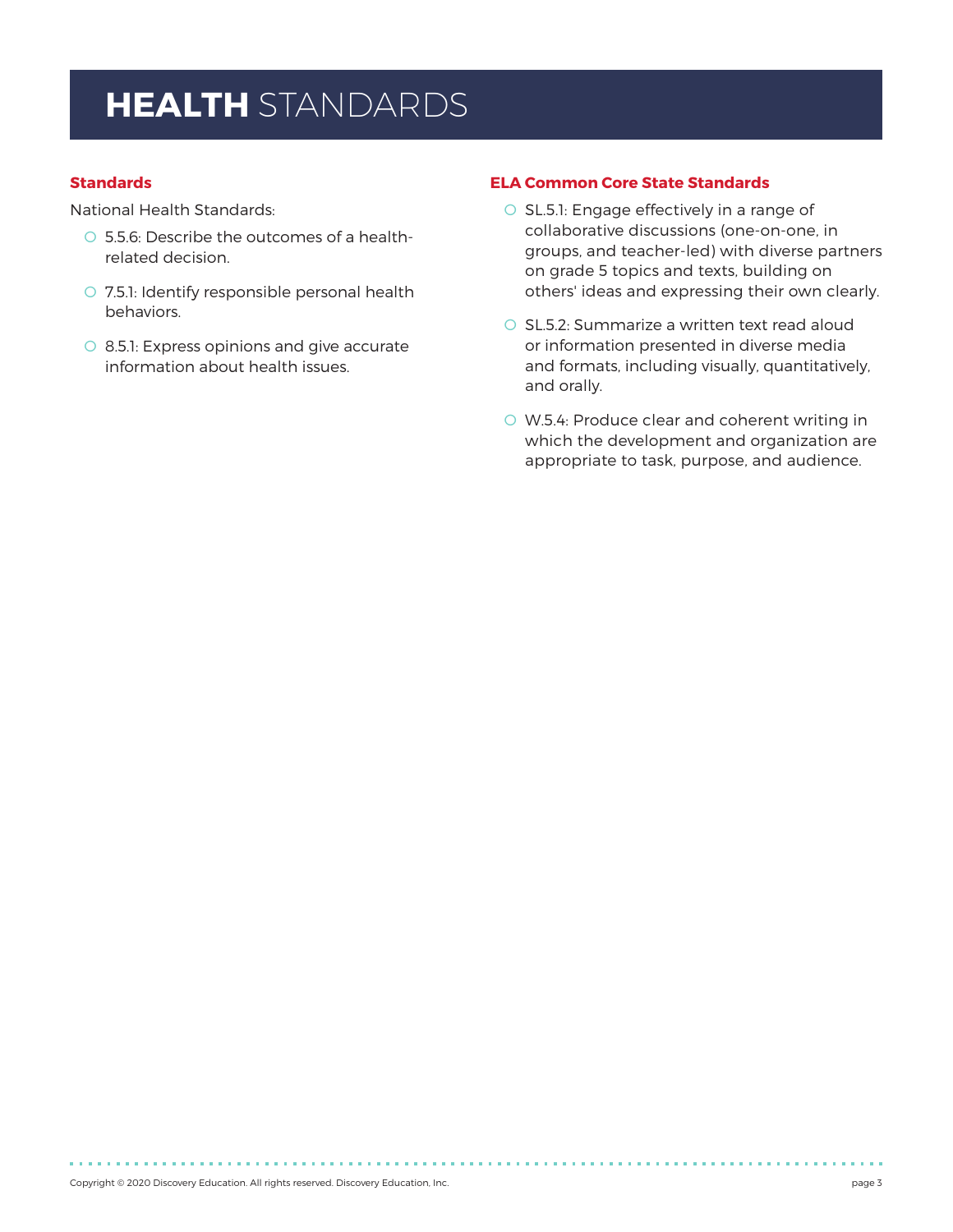# **ENGAGE**

- O Write or project the term "Hallucinate" on the board. Invite students to take a moment to write down what they think the term means. As students finish, encourage students to share their definitions with the class.
- O After students have shared, provide students with the definition of what it means to hallucinate: "experience a seemingly real

perception of something not actually present, typically as a result of a mental disorder or of taking drugs."

O Next, explain to students that hallucinogens are types of drugs that can cause people to see things that are not there and that they come in many forms.

### **INVESTIGATE AND VIEW**

- O Distribute the *Hallucinogens Paragraph*  handout for students based on grade level. Explain to students that they are going to be investigating more about how hallucinogens impact the brain by developing their vocabulary and making connections with prior learning.
- O Students will perform a quick activity called 'Three Close Reads' to help understand the paragraph.
	- **First Read:** Provide students with a chance to read through the short paragraph on their own. Circle any words that they do not know. When students are finished, ask them to share those words and define them as a class.
	- **Second Read:** Instruct students to read the paragraph a second time and this time write questions in margins of the document as they read through. Use the questions to build understanding as a whole class.
	- **Final Read:** During the final read, ask students to write a summary sentence of what they have learned through the process.

O Next, invite students to share their sentences with the class to synthesize what the class has learned as a whole about hallucinogens' impact on the brain and the body.

**NOTE:** for younger students, you may choose to scaffold with more information as necessary based on student questions or comments.

- O To help connect understanding for students, play the Hallucinogens video for students.
- O After viewing the video, ask students to compare the information they saw in the video with the information they learned from the reading.

**NOTE:** for younger students, it may be helpful to use a visual like a T-Chart or Venn diagram.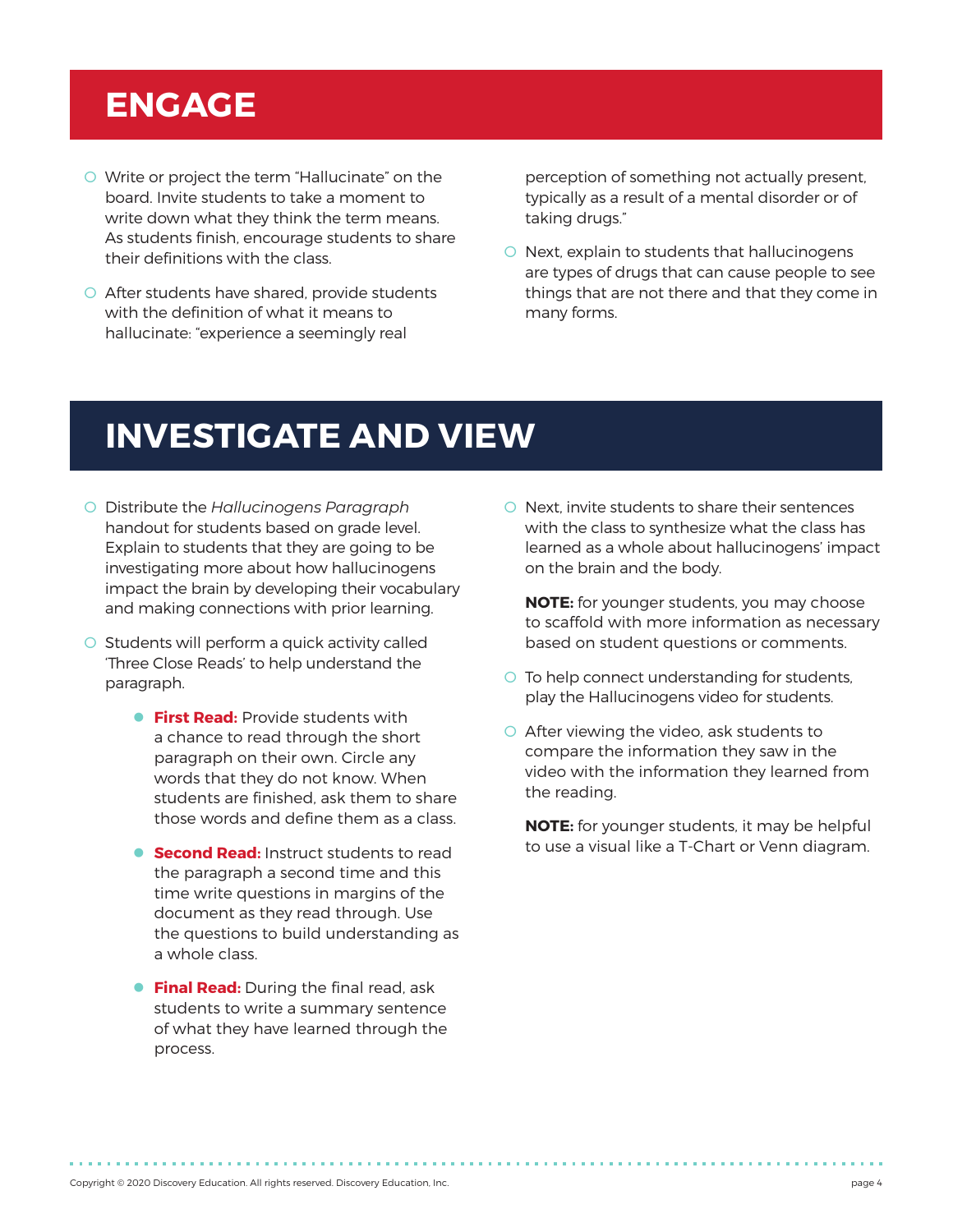# **APPLY**

- O Now that students have investigated hallucinogens and developed an understanding of the drug and its impact, instruct students that they will now be creating informative posters about hallucinogens.
- O To support students in the activity, provide them with the Hallucinogens Poster Guide Handout and the *Hallucinogens Fact Sheet* Handout.
- O Explain that students will be creating informative posters that should be creative, appropriate, and call attention to the negative impacts of the drug on the brain and the body.

**NOTE:** for older students, you may choose to place more detailed requirements such as specific factual information or appropriate style.

O When students are finished, decide as a class how the posters should be displayed in your room or hallway.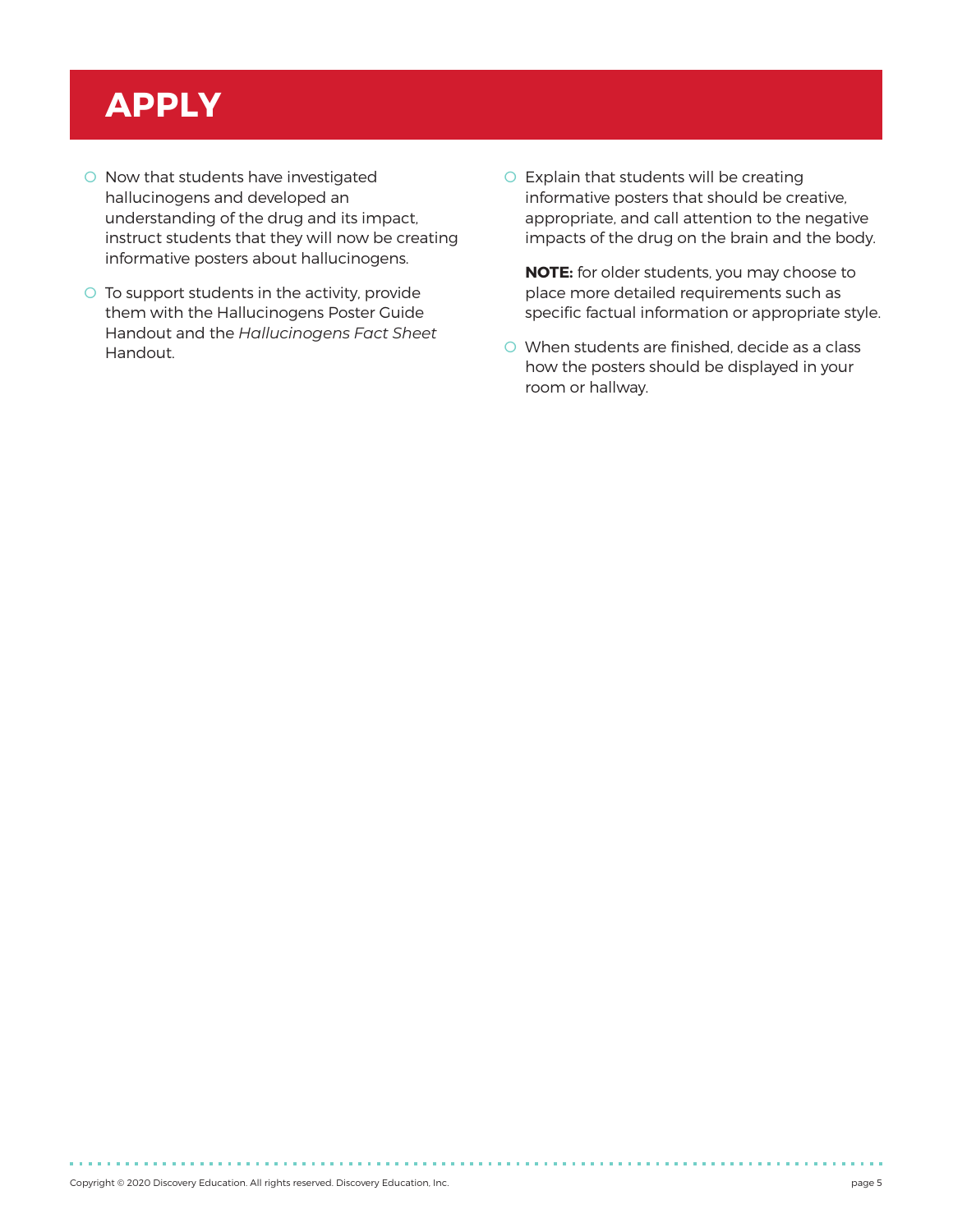## **HALLUCINOGENS PARAGRAPH**

**First Read:** Circle unfamiliar words **Second Read:** Write questions in the margins **Third Read:** Complete summary sentence

Hallucinogens are a class of drugs that cause hallucinations—profound distortions in a person's perceptions of reality. Hallucinogens can be found in some plants and mushrooms (or their extracts) or can be manmade. They are commonly divided into two broad categories: classic hallucinogens (such as LSD) and dissociative drugs (such as PCP). When under the influence of either type of drug, people often report experiencing rapid, intense emotional swings and seeing images, hearing sounds, and feeling sensations that seem real but are not.

While the exact mechanism by which hallucinogens and dissociative drugs cause their effects are not yet clearly understood, research suggests that they work, at least partially, by temporarily disrupting communication between neurotransmitter systems throughout the brain and spinal cord that regulate mood, sensory perception, sleep, hunger, body temperature, and muscle control.

 $\mathcal{L}_\mathcal{L} = \mathcal{L}_\mathcal{L}$ 

### **Summary Sentence:**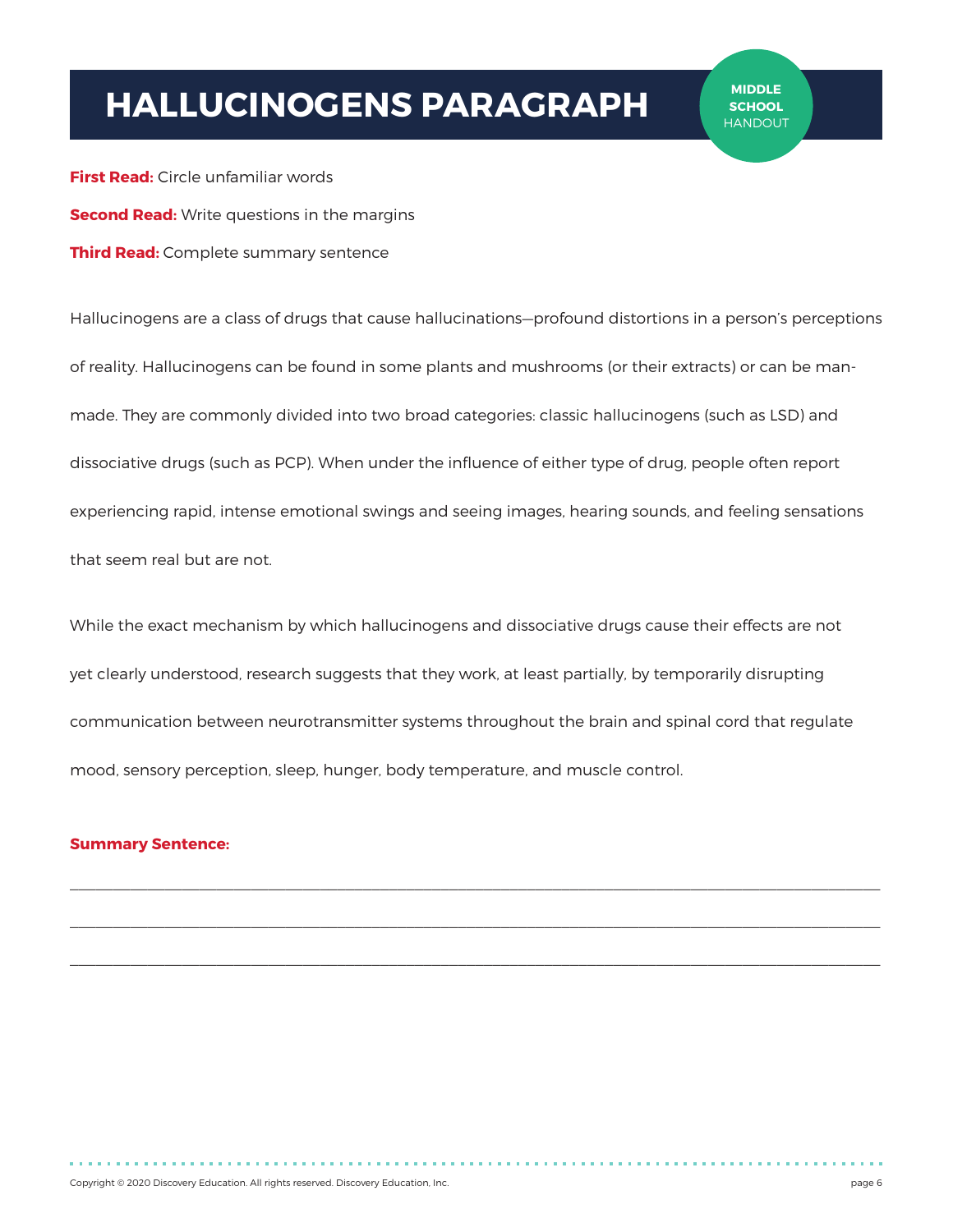## **HALLUCINOGENS PARAGRAPH**

**First Read:** Circle unfamiliar words **Second Read:** Write questions in the margins **Third Read:** Complete summary sentence

Hallucinogens are a category of drugs that cause hallucinations, or seeing things that are not really there. Hallucinogens can be found in some plants and mushrooms, they can even be made by people in laboratories. There are usually two categories: classic hallucinogens (one example is LSD) and dissociative drugs (one example is PCP).

When under the influence of either type of drug, people often report experiencing rapid, strong emotional feelings and seeing images, hearing sounds, and feeling sensations that seem real but are not.

Scientists do not yet really understand how hallucinogens cause their impact on the brain. Scientists think that they temporarily disrupt communication throughout the brain and spinal cord, and this can affect mood, senses, sleep, hunger, body temperature, and muscle control.

 $\mathcal{L}_\text{max}$ 

 $\mathcal{L}_\text{max}$ 

#### **Summary Sentence:**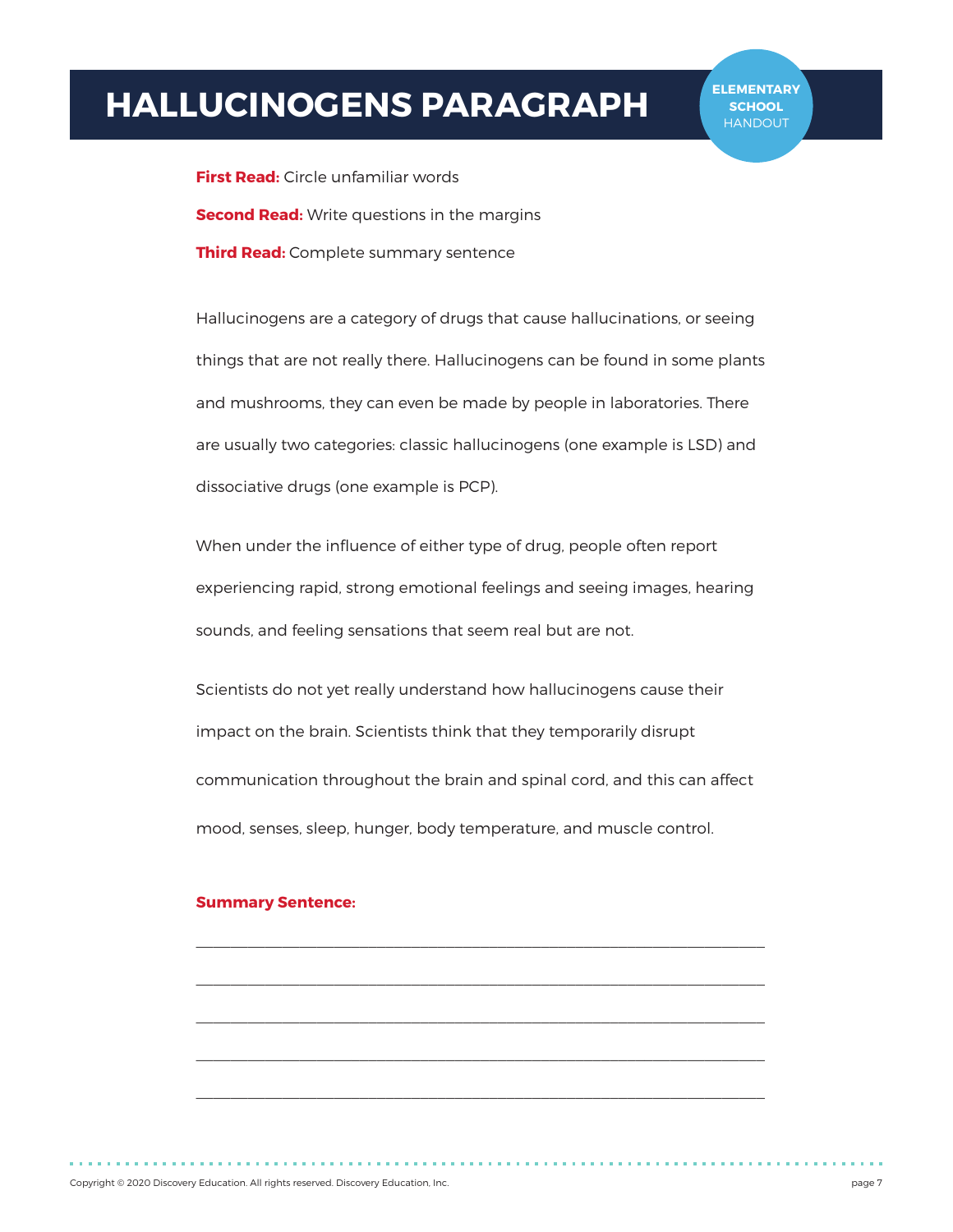### **HALLUCINOGENS FACT SHEET**

### **What are hallucinogens?**

Hallucinogens are found in plants and fungi or are produced in laboratories. They are among the oldest known group of drugs used for their ability to alter human perception and mood.

### **What is their origin?**

Hallucinogens can be produced in illegal laboratories or are found in plants.

### **What do they look like?**

Hallucinogens come in a variety of forms. MDMA or ecstasy tablets are sold in many colors with a variety of logos to attract youth. LSD is sold in the form of saturated paper (blotter paper), typically imprinted with colorful graphic designs.

### **What are the most commonly used hallucinogens?**

The most commonly abused hallucinogens are hallucinogenic mushrooms, LSD, and MDMA (ecstasy). Hallucinogens are typically taken orally or can be smoked.

### **What is their effect on the mind?**

Sensory effects include perceptual distortions that vary with dose, setting, and mood. Perceptual distortions include changes to the way the mind processes objects and light. Psychic effects include distortions of thought associated with time and space. Time may appear to stand still, and forms of LSD powder and capsules' colors seem to change and take on new significance. Weeks or even months after some hallucinogens have been taken, the user may develop an uncommon disorder called Hallucinogen Persisting Perception Disorder (HPPD) or experience "flashbacks." HPPD can include fragmentary recurrences of certain aspects of the drug experience in the absence of actually taking the drug. The occurrence of HPPD is unpredictable but may be more likely to occur during times of stress. It seems to occur more frequently in younger individuals.

### **What is their effect on the body?**

Physiological effects include elevated heart rate, increased blood pressure, dilated pupils, and often can induce nausea and vomiting.

<https://www.dea.gov/sites/default/files/2020-06/Hallucinogens-2020.pdf>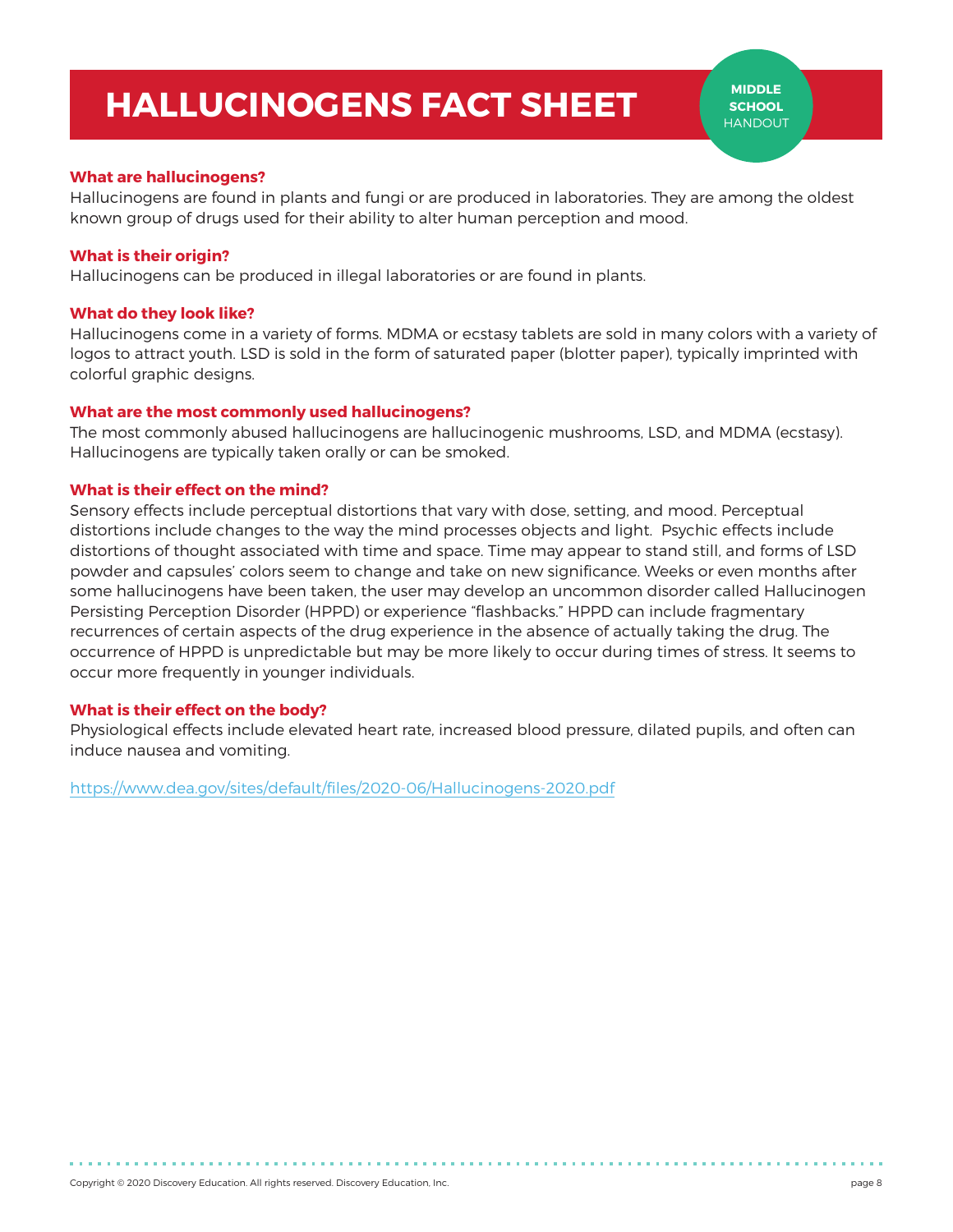### **HALLUCINOGENS FACT SHEET**

### **What are hallucinogens?**

Hallucinogens are found in plants and mushrooms or are produced in laboratories. They are among the oldest known group of drugs used for their ability to change a person's ability to see things that are not really there.

### **What do they look like?**

Hallucinogens come in many forms. MDMA or ecstasy tablets are sold in many colors with a variety of designs to attract youth. LSD is sold in the form of a paper saturated with the drug.

### **What are the most commonly used hallucinogens?**

The most commonly abused hallucinogens are hallucinogenic mushrooms, LSD, and MDMA (ecstasy). Hallucinogens are typically swallowed or smoked.

### **What is their effect on the mind?**

Hallucinogens cause the brain to see things that are not really there, these changes can be different depending on the amount taken, mood, and setting. Weeks or even months after some hallucinogens have been taken, a person may develop an uncommon disorder called Hallucinogen Persisting Perception Disorder (HPPD) or experience "flashbacks." HPPD can include experiencing the effects of the drug a second time. The occurrence of HPPD is unpredictable but it seems to occur more frequently in younger individuals.

### **What is their effect on the body?**

Effects on the body include increased heart rate, increased blood pressure, dilated pupils, and can sometimes make you sick.

<https://www.dea.gov/sites/default/files/2020-06/Hallucinogens-2020.pdf>